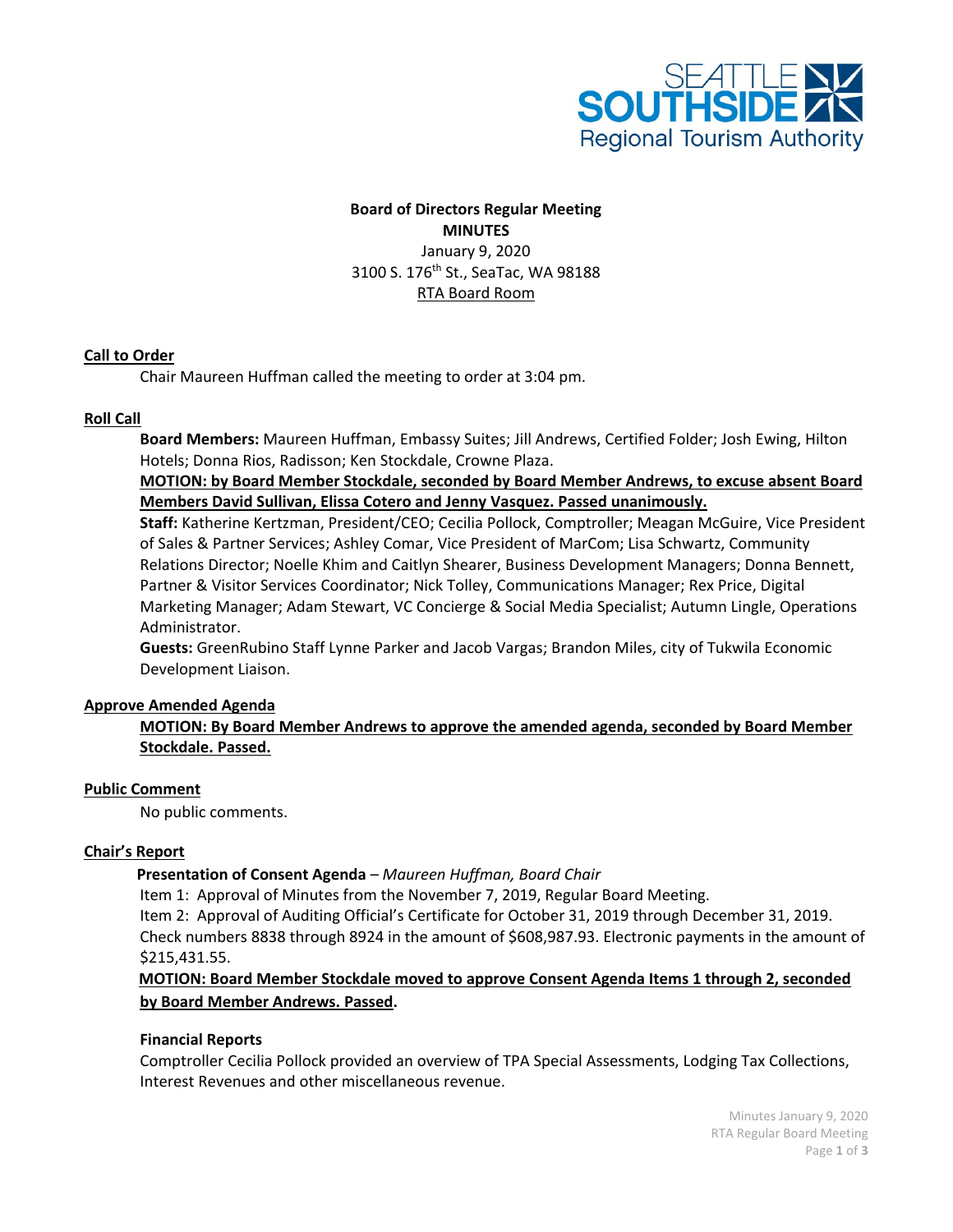# **GreenRubino Contract Amendment**

# Approve the GreenRubino Contract Amendment **MOTION #2020-001: Board Member Stockdale moved to approve the GreenRubino Contract Amendment, seconded by Board Member Andrews. Passed.**

#### **Executive Session**

Executive Session convened at 3:15 pm for 15 minutes to discuss RCW 42.30.110 (1)(g) to review the performance of a public employee. At 3:30pm an additional 5 minutes were requested. Session adjourned at 3:35pm.

Attendees: Chair Maureen Huffman, Board Members Jill Andrews, Ken Stockdale, Donna Rios, and Josh Ewing.

**MOTION #2020-002: Board Member Stockdale moved to approve a 10% bonus to the President/CEO under her current Employment Agreement, seconded by Board Member Rios. Passed.**

#### **RTA Leave Policies**

Authorize President/CEO to work with legal counsel to review the RTA leave policies.

**MOTION #2020-003: Board Member Andrews moved to authorize President/CEO to work with legal counsel to review the RTA leave policies to ensure they comply with the new Washington State Paid Family Medical leave (PFML) insurance program; designate RTA leave benefits as employer-provided supplemental benefit payments and evaluate RTA Paid Parental and Catastrophic Health Event Leave policies to ensure benefits are not more generous than intended when they supplement benefits provided by Employment Security Department under the PFML, seconded by Board Member Rios. Passed.**

#### **2020 Business Plan**

2020 Business Plan Summary Approve Resolution No. 2020-001, the 2020 Business Plan **MOTION #2020-004: Board Member Stockdale, moved to approve Resolution No. 2020-001, the 2020 Business Plan, seconded by Board Member Rios. Passed.**

#### **Expand Expedia Campaign**

 Authorize Additional Expedia Expenditure of \$75,000. **MOTION #2020-005: Board Member Andrews moved to authorize CEO to expand the Expedia Campaign for an additional \$75,000, which exceeds CEO's signing authority of \$50,000, seconded by Board Member Ewing. Passed**

At 3:43 pm Board Member Andrews was excused from the meeting.

#### **President's Report**

President/CEO Katherine Kertzman introduced new staff members; Rex Price, Digital Marketing Manager and Adam Stewart, VC Concierge & Social Media Specialist. She spoke about the upcoming Tourism Symposium on Wednesday, February  $12<sup>th</sup>$ , 3:00 – 6:00 pm at the Marriott Seattle Airport and noted that Don Welsh will be speaking at a Director of Sales luncheon hosted by the DoubleTree Suites that same day. She provided an update on the 2020 RTA and Chamber Agreement.

#### **SWOT Analysis Special Presentation**

Lynne Parker from GreenRubino gave a SWOT Analysis Special Presentation.